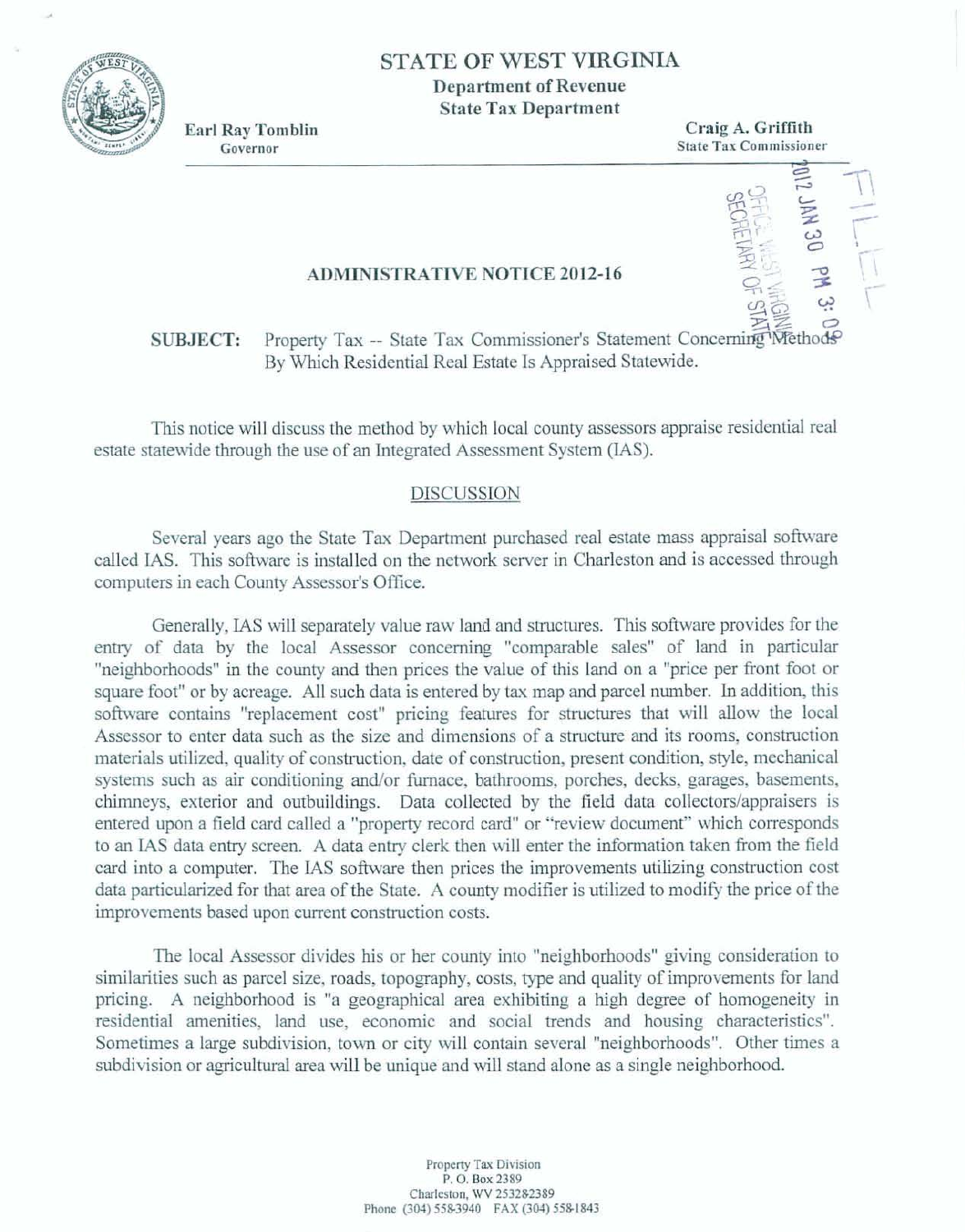#### **Administrative Notice 2012-16** Page 2

The County Clerk prepares a "Certificate of Transfer" which will state change of ownership, legal description and whether the transfer is deed stamp exempt or not and whether consideration was paid. The County Clerk provides these "Certificates of Transfer" to the Assessor.

The Assessor will receive a copy of the "Certificate of Transfer" for each such conveyance. The Assessor. by tax map and parcel number. will enter into the computer these "transfers" indicating the "consideration" paid for a particular parcel but also indicating by "validity code" whether the sale is a "valid sale", "involved additional parcels", "not open market", "changed after sale", "related person", "forced sale". "land contract", "construction costs" or "included personal property".

Based upon the "transfer" values. that are identified by the Assessor as being valid armslength sales as defined by State law, the Assessor will generate a "price per front foot or square foot" for smaller parcels or a monetary per acre value for larger parcels in each neighborhood. Again all data is entered by tax map and parcel nurnber. In those "neighborhoods" where there have been insufficient numbers of "transfers" of unimproved land to generate a "price per front foot or square foot" or a monetary per acre value, the Assessor will take a valid "transfer" price for an improved parcel, value the improvements and subtract the price of the improvements to arrive at a value for the land. This method, commonly referred to as a "land residual method", will then generate a "price per front foot" or a per acre value for the raw land in that neighborhood. Each parcel is physically reviewed and adjustments applied to reflect individual variations with each neighborhood.

Mapping is crucial to any mass appraisal. The county tax maps have been generated over the years utilizing recorded plats, recorded descriptions and aerial photography. Tax map and parcel numbers are assigned to each parcel in the county. Based upon lot measurement or acreage derived by mapping, lot dimensions or acreage is entered into the IAS system by tax map and parcel number for each lot or parcel. The "price per front foot" or acreage value for the neighborhood is then applied to each lot or parcel in the neighborhood, as the case may be, to arrive at an appraised value for the land. This appraised value will reflect market valuc for the subject land.

Field data collection is the key to "pricing" an improvement. The field data collector or appraiser will visit the structure. He will note on the "property record card" the type of structure. the exterior walls. the style of the structure, the age of the structure, the living accommodations to include total number of rooms, bedrooms, family rooms, plumbing, basement, heating, attic, physical condition, other features such as recreation room area, finished basement living area, basement garage, unfinished area, grade factor, cost and design factor and CDU (condition, desirability and utility factor). The field data collector or appraiser will measure the structure and other structures on the lot or parcel and note on the "property record card" the dimensions of each structure and will draw a ground floor sketch of the divelling or main structure and additions. Finally. the field data collector or appraiser will visit the "other buildings and yard improvements" and note on the "property record card" the "type code", "quantity", "year", "size". "grade", and "condition" of the other improvements. The data entered on the "property record card" or "review document" is then entered into the IAS system by the data entry clerk and the IAS system then generates the depreciated replacement cost value. which is market value of the improvements.